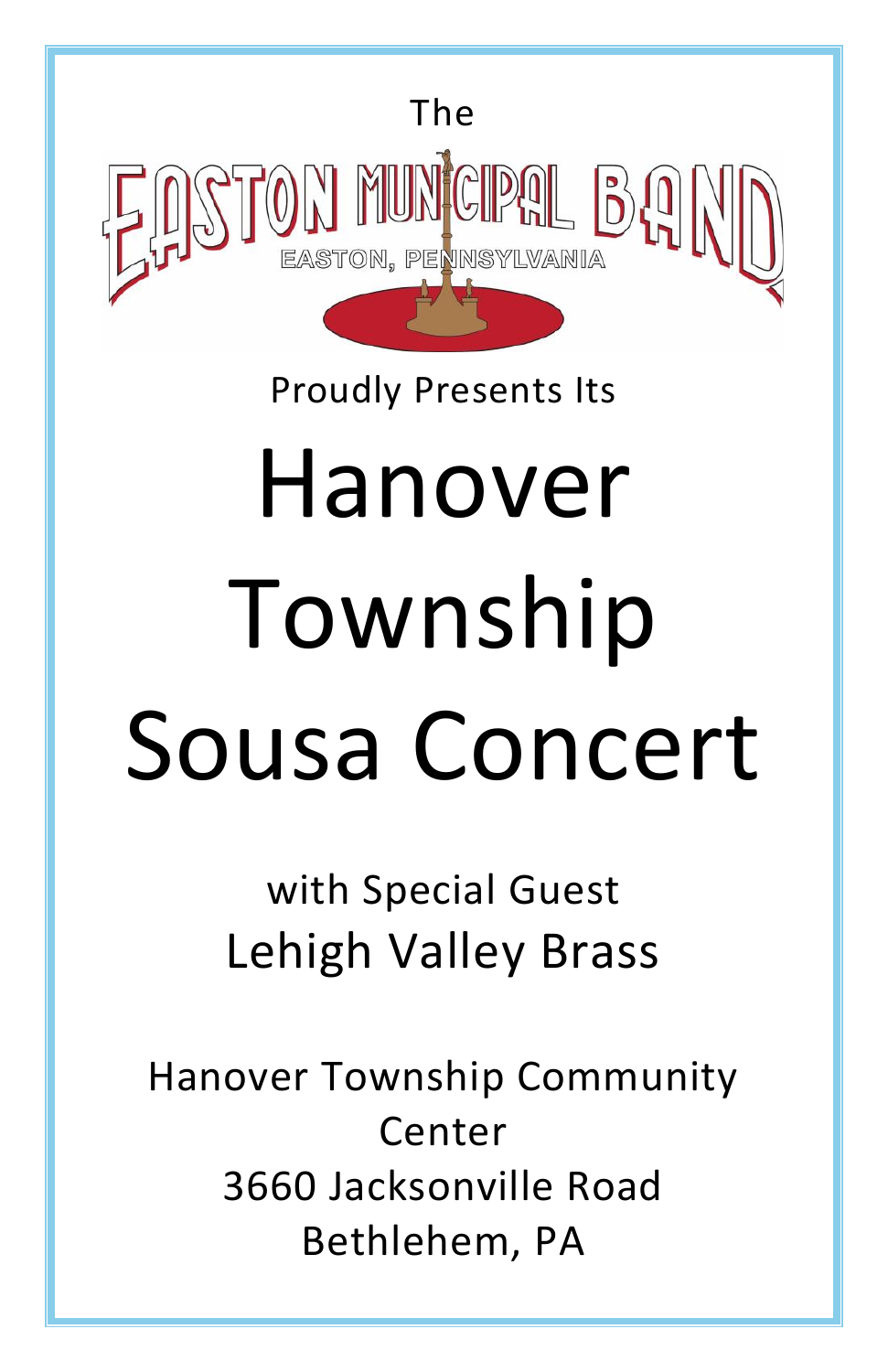# Easton Municipal Band Members

Albert J. Shimkus, Jr., Director Don Kemmerer, Assistant Director

#### Flute/Piccolo

Myra Cole Renee King Abby Lucas\* Jennifer Schroeder Dawn Tobin

> Oboe Edward Rollin

Bassoon Jeff Raub

#### Clarinet

Sharon Ault Kent Kuder Alan McFall\* Barbara Moran

Bass Clarinet Michael Skweir

#### Alto Saxophone

Shannon Crawley Alaina Gilbert Gene Hoffman Bob Oddo Elizabeth Ruggiero\* Jim Trinisewski

Tenor Saxophone Neal Azrolan\* Bob Schaller\*

Baritone Saxophone Joe Walsh

#### Trumpet

John Brotzman Ken Gross Joan Hillyer Don Kemmerer Linda Oakes Harry Reinert Peter Willeford\*

French Horn

Hans Kuder Jim Roberts

#### Euphonium

Joseph DiMarco Terry Stettler

#### Trombone

David Biggs Garritt Fleming Audie Reinert Mikel Smith Jean Sampson

Tuba Steven Kuder

String Bass Peter McKeon

#### Percussion

Chase Kratzer Dan Schroeder

\* Denotes Board Member

# Lehigh Valley Brass Members

Ken Gross, trumpet Don Kemmerer, trumpet Steve Bueker, horn

Mikel Smith, trombone Stanley Schumacker, trombone Bill Nazzaro, tuba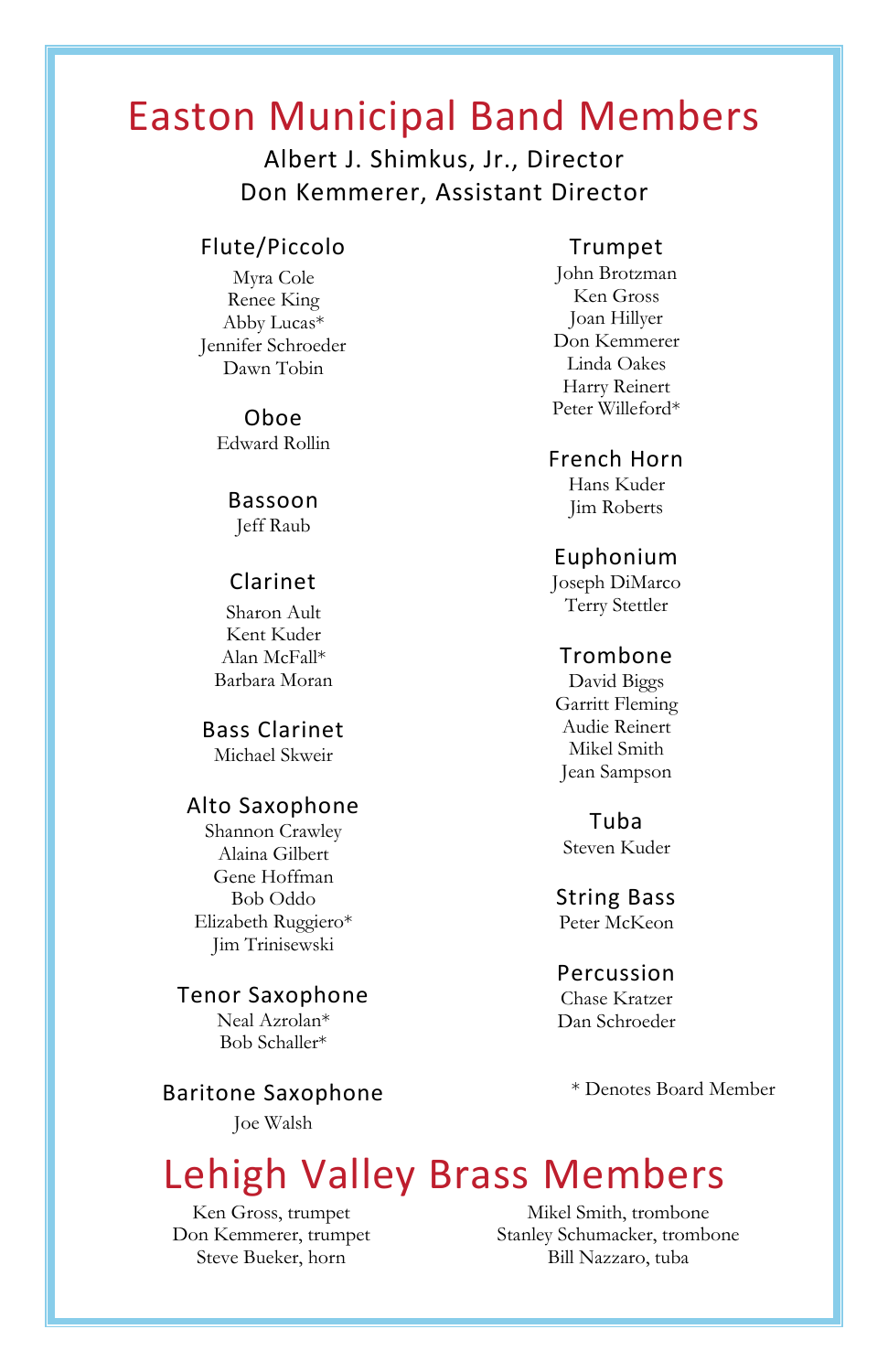## Program

# Lehigh Valley Brass

**The Star-Spangled Banner Hallelujah Bill Baily Spanish Dance No. 4 You're a Grand Old Flag Liberty Bell March**

## *Intermission*

## Easton Municipal Band

America, The Beautiful arr. Carmen Dragon Congress Hall John Philip Sousa Top Gun arr. Robert W. Smith Can't Help Falling in Love arr. James Swearingen Gene Hoffman, Alto Sax Solo The Belle of Chicago John Philip Sousa Moon River arr. James Christensen Featuring the EMB Flute Section, "Champagne Flutes" The Dauntless Battalion John Philip Sousa A String of Pearls arr. John Wasson Imperial Edward John Philip Sousa Root Beer Rag arr. Michael Sweeney Saturday Night Fever arr. John Cacavas The Stars and Stripes Forever John Philip Sousa